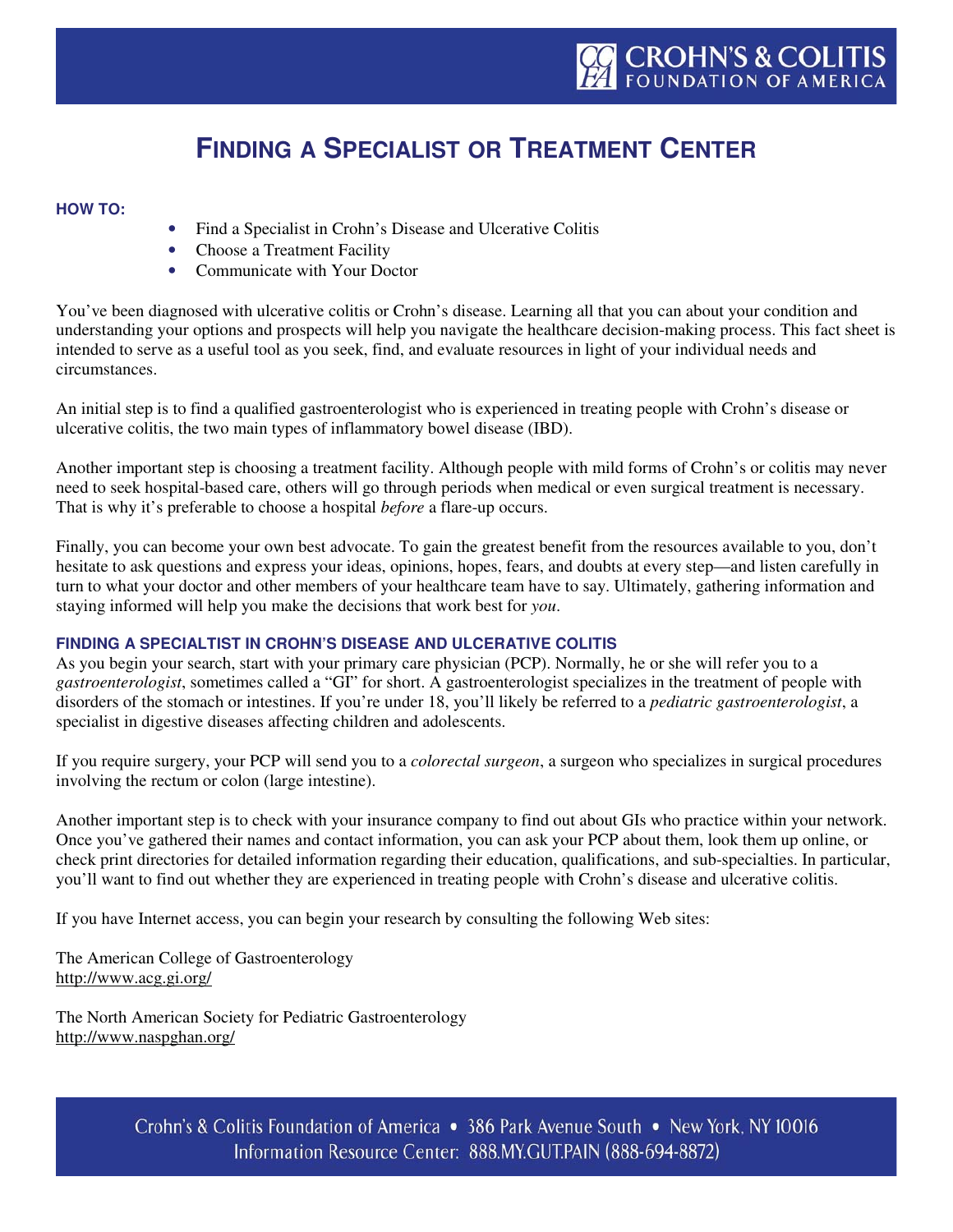The American Society of Colon & Rectal Surgeons http://www.fascrs.org/

The American Gastroenterological Association http://www.gastro.org/

During your search, keep the following questions in mind:

- Where was the doctor educated?
- Is the doctor Board certified?
- What professional associations does he or she belong to?
- How many IBD patients does the doctor see over the course of a year?
- How long has the doctor been in practice?
- Is the doctor affiliated with a particular hospital?
- Does the doctor accept your insurance?

Once you've narrowed down your search to two or three doctors, the following questions can help you determine the best fit:

- Where is the doctor's office located?
- What are the doctor's office hours?
- Do I feel comfortable with the doctor and his staff?
- Do I respect his abilities, knowledge, and judgment?
- Is the doctor easy to communicate with?
- Is the doctor available to answer my questions?
- Is the doctor up on the latest research?
- Is the doctor willing to refer me for a second opinion about my care?
- Will the doctor provide references for that second opinion?

# **CHOOSE A TREATMENT FACILITY**

Your primary care physician and your IBD specialist will likely know about the treatment facilities in your area.

Check to see whether the facility and its services are covered by your insurance policy. In addition, the following pointers will help you home in on the best treatment facility for your needs, such as:

- **LOCATION** How far would you be willing to travel? How far away is *too* far away for you?
- **ACCREDITATION** Make sure the facility is accredited by a recognized accrediting organization such as the Joint Commission on Accreditation of Healthcare Organizations (JCAHO). Visit JCAHO's Web site at www.jointcommission.org/ to confirm accreditation.
- **REPUTATION AND TRACK RECORD** Check Web sites and print directories to see what government and consumer organizations have to say about hospitals' performance.
- **RANGE OF SERVICES** Check the availability of: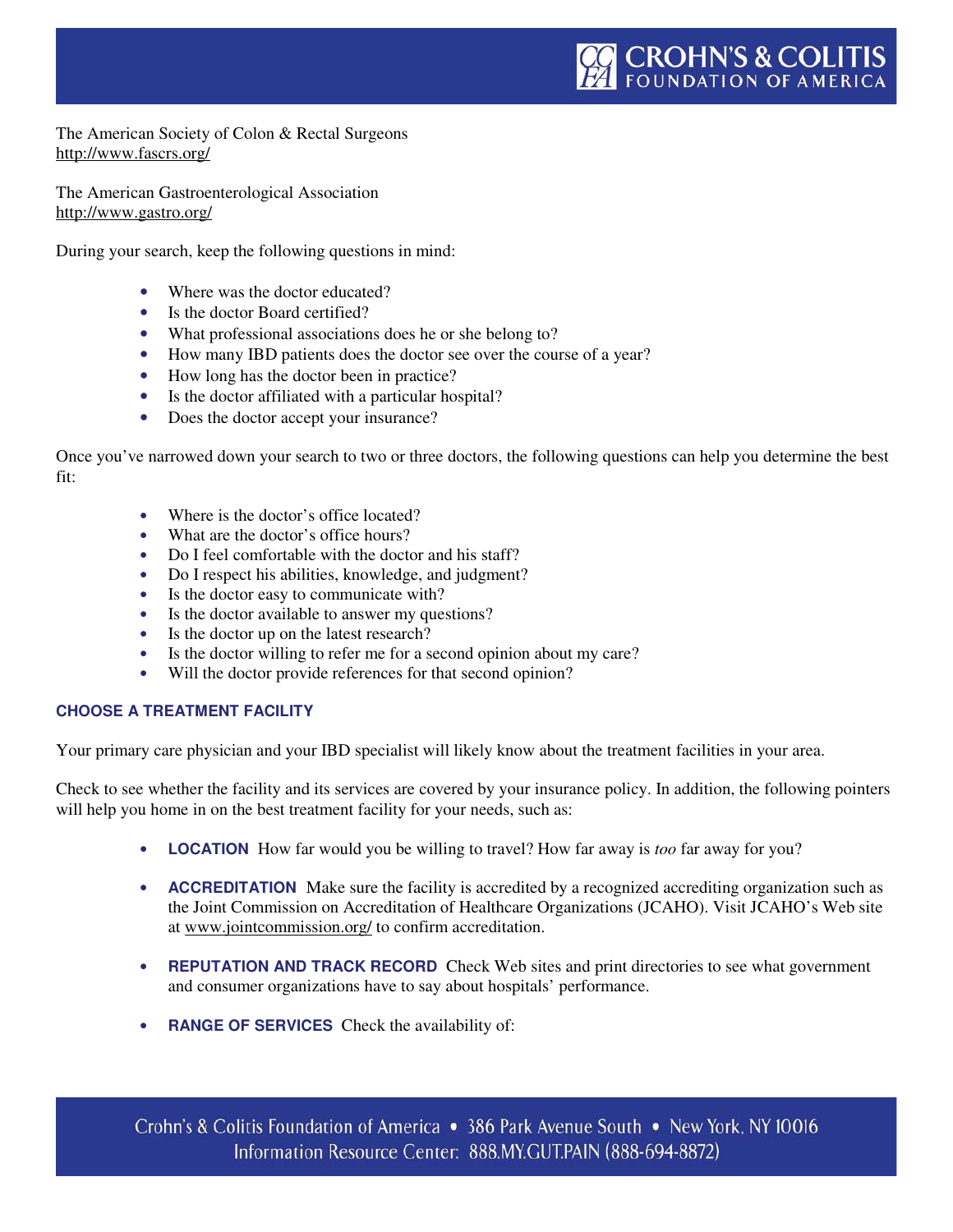- the latest diagnostic and treatment technologies
- clinical trials
- an onsite pharmacy
- the full range of support services
- **PARTICIPATION IN RESEARCH AND EDUCATION** Would you prefer to be treated at a teaching hospital? The quality of care you receive is not always dependent on a facility's emphasis on research and education. By knowing yourself—your preferences, needs, and priorities—you'll be able to fine-tune your search appropriately and effectively.

Hospital information is available on the following Web sites:

Health Grades http://www.healthgrades.com/

The Joint Commission Quality Check http://www.qualitycheck.org/consumer/searchQCR.aspx

U.S. Department of Health and Human Services: Agency for Healthcare Research and Quality http://www.ahrq.gov/clinic/outcomix.htm

After you have received treatment at the facility, you may want to think about the following questions to rate your overall experience:

- Have you been seen by the same professional staff each visit? Continuity and consistency of care are important, so this question should be high up on your list.
- Have all your questions been answered respectfully and completely?
- Does the facility have enough nurses, social workers, and other support staff?
- Are you pleased with your healthcare team? Do you consider them knowledgeable? Capable? Compassionate?
- How long does it take to get an appointment, receive treatment, and have your calls returned?
- Do the facility's services and environment suit your needs?

Choosing a treatment facility takes time. In the final analysis, it will depend on what matters most to you. How important is location? Outstanding nursing care? Leading-edge research? Ultimately, you'll base your decision on what feels right for you.

And remember: If you have any misgivings about a facility, seek a "second opinion" and keep looking.

# **COMMUNICATING WITH YOUR DOCTOR**

Well before your appointment with your doctor, take the time to write down your questions and concerns. Some people prefer to jot them down on 3 x 5 cards, while others simply make a list. The important thing is to arrive at your doctor's office prepared to communicate.

It is also suggested to bring a family member or close friend to take notes when the doctor is speaking. A loved one can offer moral support, and also bolster your efforts to convey your symptoms, your response to treatment, and any other observations, fears, or concerns.

Crohn's & Colitis Foundation of America • 386 Park Avenue South • New York, NY 10016 Information Resource Center: 888.MY.GUT.PAIN (888-694-8872)